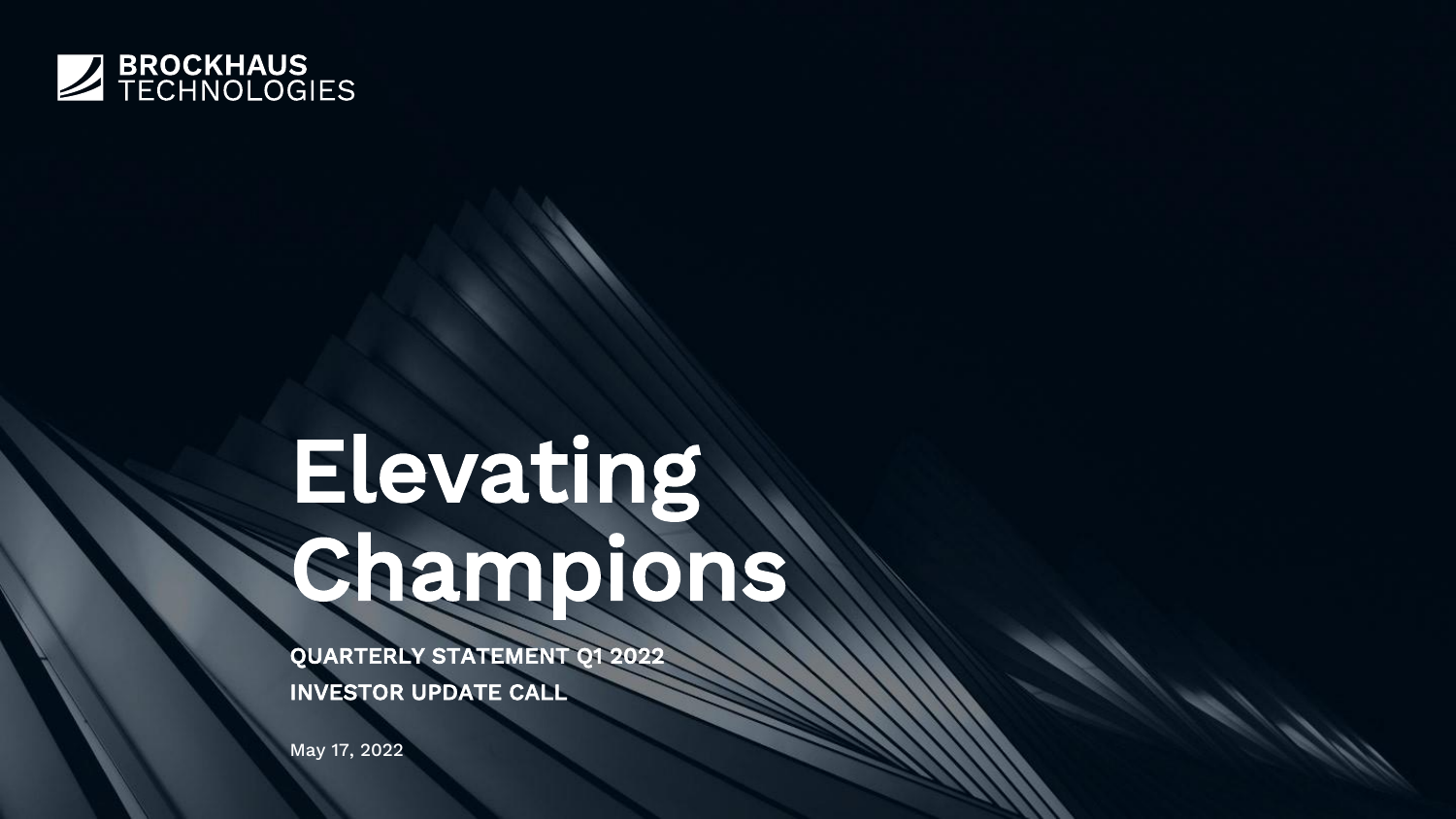#### Disclaimer – Important information for recipients

This document is being presented solely for informational purposes and should not be treated as giving investment advice and does not constitute or form part of, and should not be construed as, an offer to buy or subscribe, nor an invitation to submit an offer to buy or subscribe any of Brockhaus Technologies AG's ("BKHT") securities. It is not intended to be (and should not be used as) the sole basis of any analysis or other evaluation. All and any evaluations or assessments stated herein represent our personal opinions. We advise you that some of the information is based on statements by third persons, and that no representation or warranty, expressed or implied, is made as to, and no reliance should be placed on, the fairness, accuracy, completeness or correctness of this information or opinions contained herein.

This presentation contains certain forward-looking statements relating to the business, financial performance and results of BKHT and its (future) subsidiaries (collectively the "Brockhaus Technologies") and/ or the industries in which Brockhaus Technologies operates. Forward looking statements concern future circumstances and results and other statements that are not historical facts, sometimes identified by the words "believes", "expects", "predicts", "intends", "projects", "plans", "estimates", "aims", "foresees", "anticipates", "targets", and similar expressions. The forward-looking statements contained in this presentation, including potential transactions, assumptions, opinions and views of Brockhaus Technologies or cited from third party sources, are solely opinions and forecasts which are uncertain and subject to risks. Actual events may differ significantly from any anticipated development due to a number of factors, including without limitation, changes in general economic conditions, in particular economic conditions in the markets in which Brockhaus Technologies operates, changes affecting interest rate levels, changes in competition levels, changes in laws and regulations, environmental damages, the potential impact of legal proceedings and actions and Brockhaus Technologies' ability to achieve synergies from acquisitions. In general, the potential impact of the Russian war of aggression on Ukraine and COVID-19 on Brockhaus Technologies business is uncertain and will, among others, depend on the further development of the war and the pandemic and other developments worldwide such as energy sanctions or the (re-)implementation and duration of national and regional lock-down measures or the development of leading international economies in light of the pandemic. Brockhaus Technologies does not guarantee that the

assumptions underlying the forward-looking statements in this presentation are free from errors nor does it accept any responsibility for the future accuracy of the opinions expressed in this presentation or any obligation to update the statements in this presentation to reflect subsequent events. The forward-looking statements in this presentation are made only as of the date hereof. Neither the delivery of this presentation nor any further discussions of Brockhaus Technologies with any of the recipients thereof shall, under any circumstances, create any implication that there has been no change in the affairs of Brockhaus Technologies since such date. Consequently, Brockhaus Technologies does not undertake any obligation to review, update or confirm recipients' expectations or estimates or to release publicly any revisions to any forward-looking statements to reflect events that occur or circumstances that arise in relation to the content of the presentation.

For information on performance indicators, please refer to Note 7 of BKHT's consolidated financial statements for 2021.

Neither Brockhaus Technologies, nor any of its respective board members, directors, officers, employees, affiliates, agents or advisers nor any other person shall assume any liability whatsoever (in negligence or otherwise) for any loss howsoever arising from any use of this presentation or the statements contained herein as to unverified third person statements, any statements of future expectations and other forward-looking statements, or the fairness, accuracy, completeness or correctness of statements contained herein, or otherwise arising in connection with this presentation.

This presentation is made available on the express understanding that it does not contain all information that may be required to evaluate the purchase of or investment in any securities of BKHT. This presentation is accordingly not intended to form the basis of any investment decision and does not constitute or contain (express or implied) any recommendation to do so.

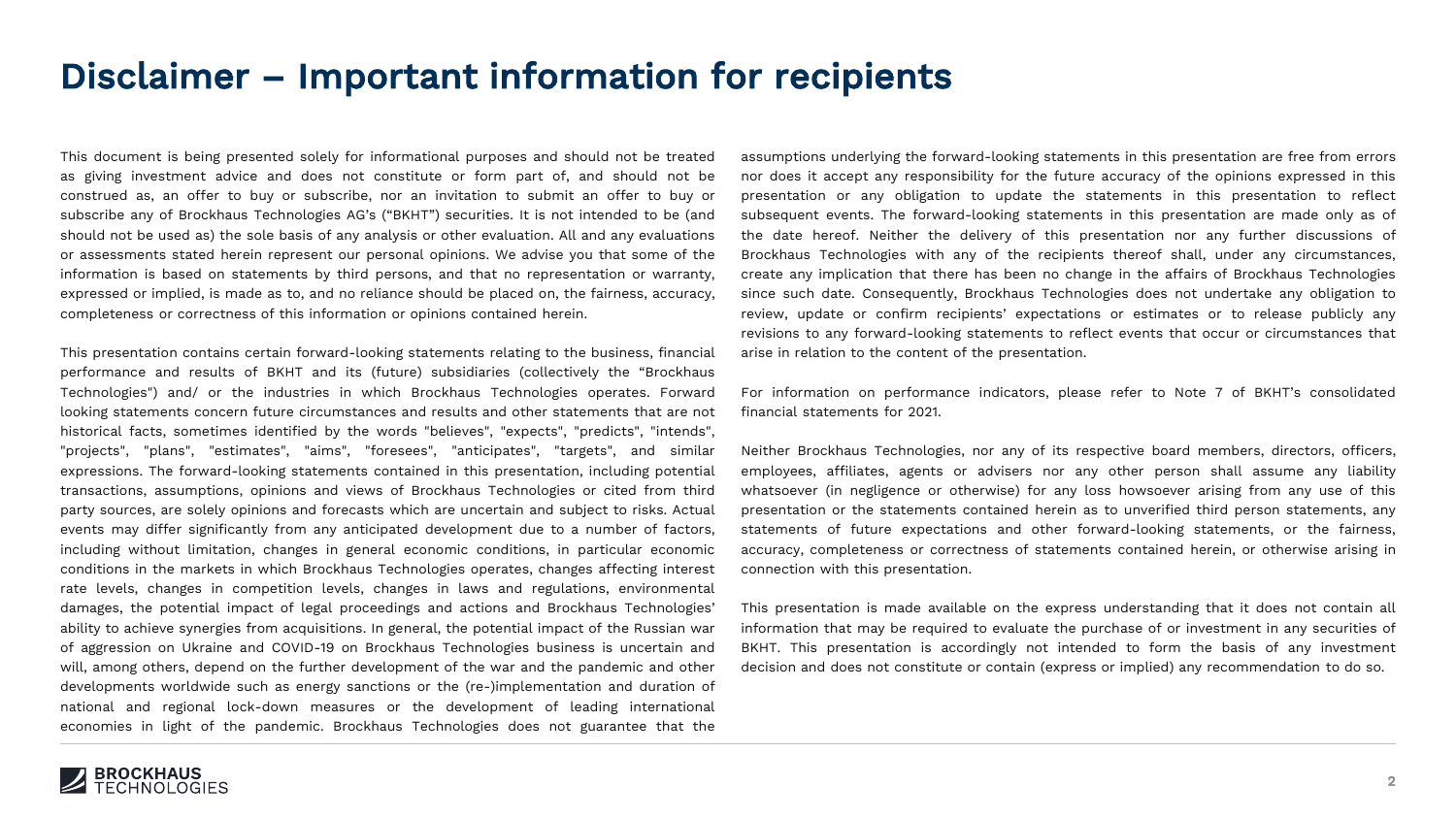## **Summary Q1 2022**



#### Key highlights



Confirmation of FY 2022 guidance with revenue of between €140m - 150m and continued high adj. EBITDA margin of 35%



Integration of Bikeleasing successfully concluded; Q1 performance within expectations



Strong pipeline of potential acquisition targets with 3 promising transactions in early stages of due diligence

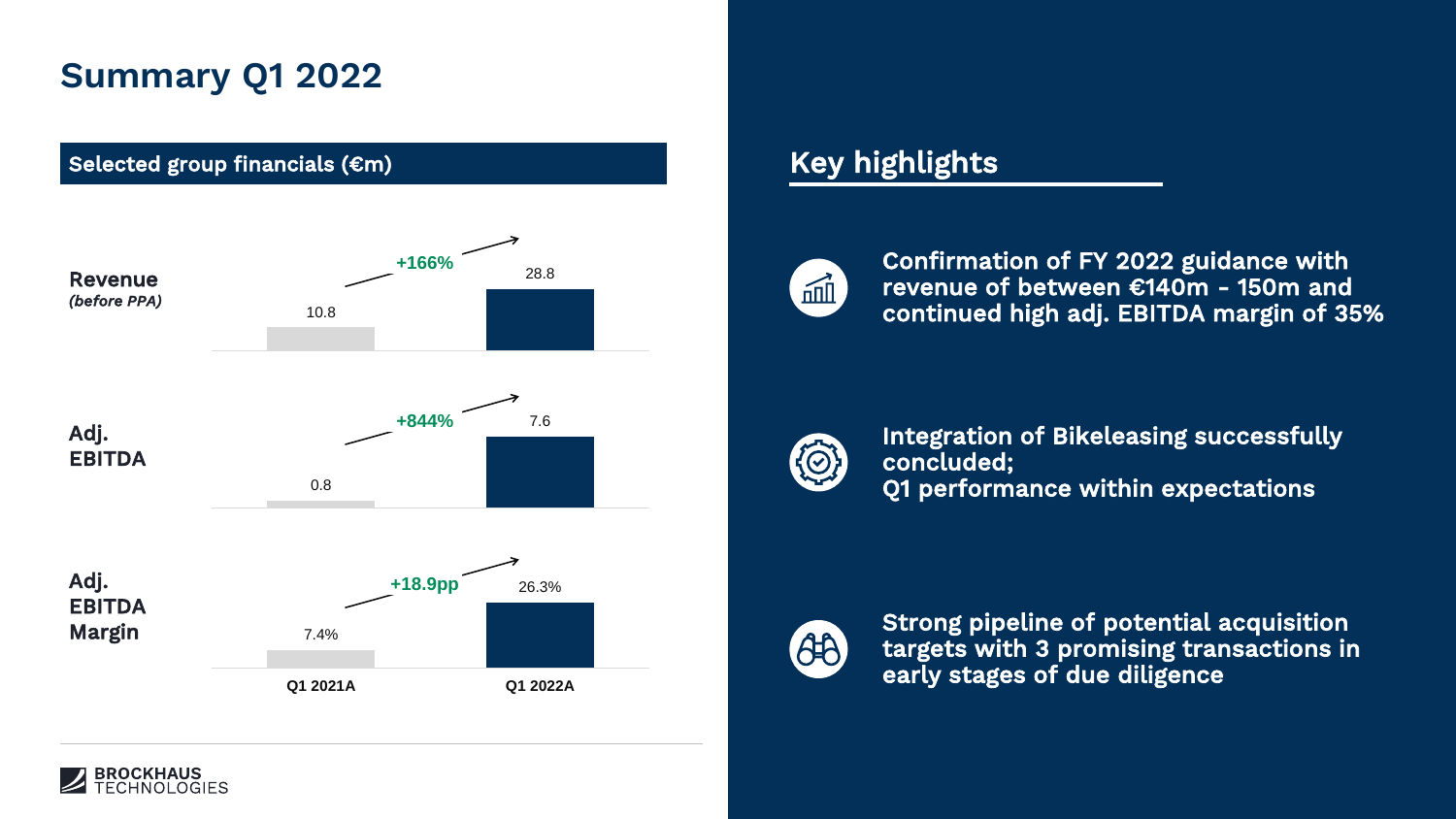## **Revenue by quarter 2022**

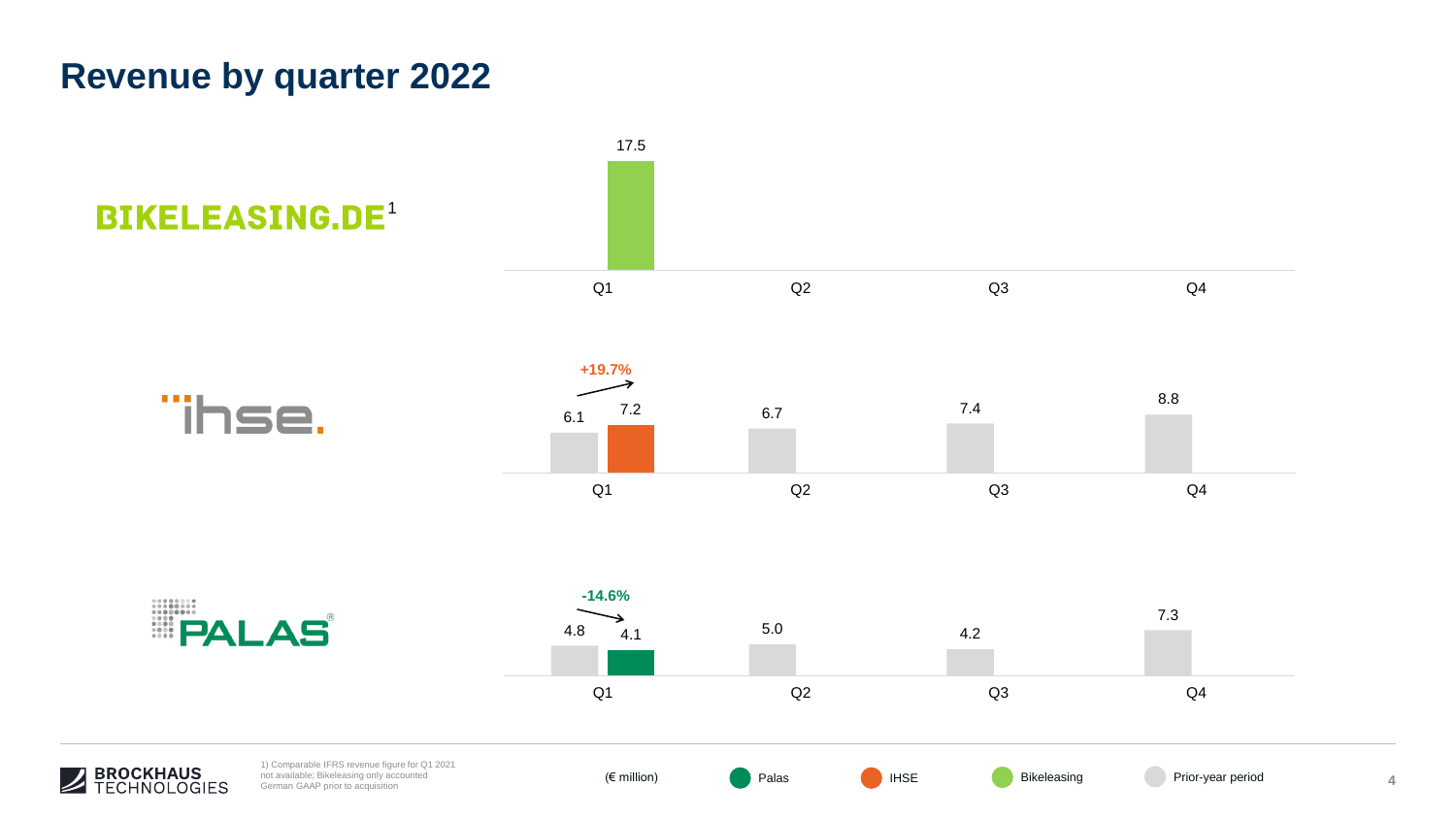## Bikeleasing - Operational deep dive



Comparable IFRS revenue figure for Q1 2021 not available; Bikeleasing only accounted according to German GAAP prior to acquisition



# of facilitated bikes grew by +65% to ~20.000

# of corporate customers increased by +2.600 to now 34.500



Refinancing of bikes through a securitized "Green Bond" in Q1 2022 leading to deferred revenue





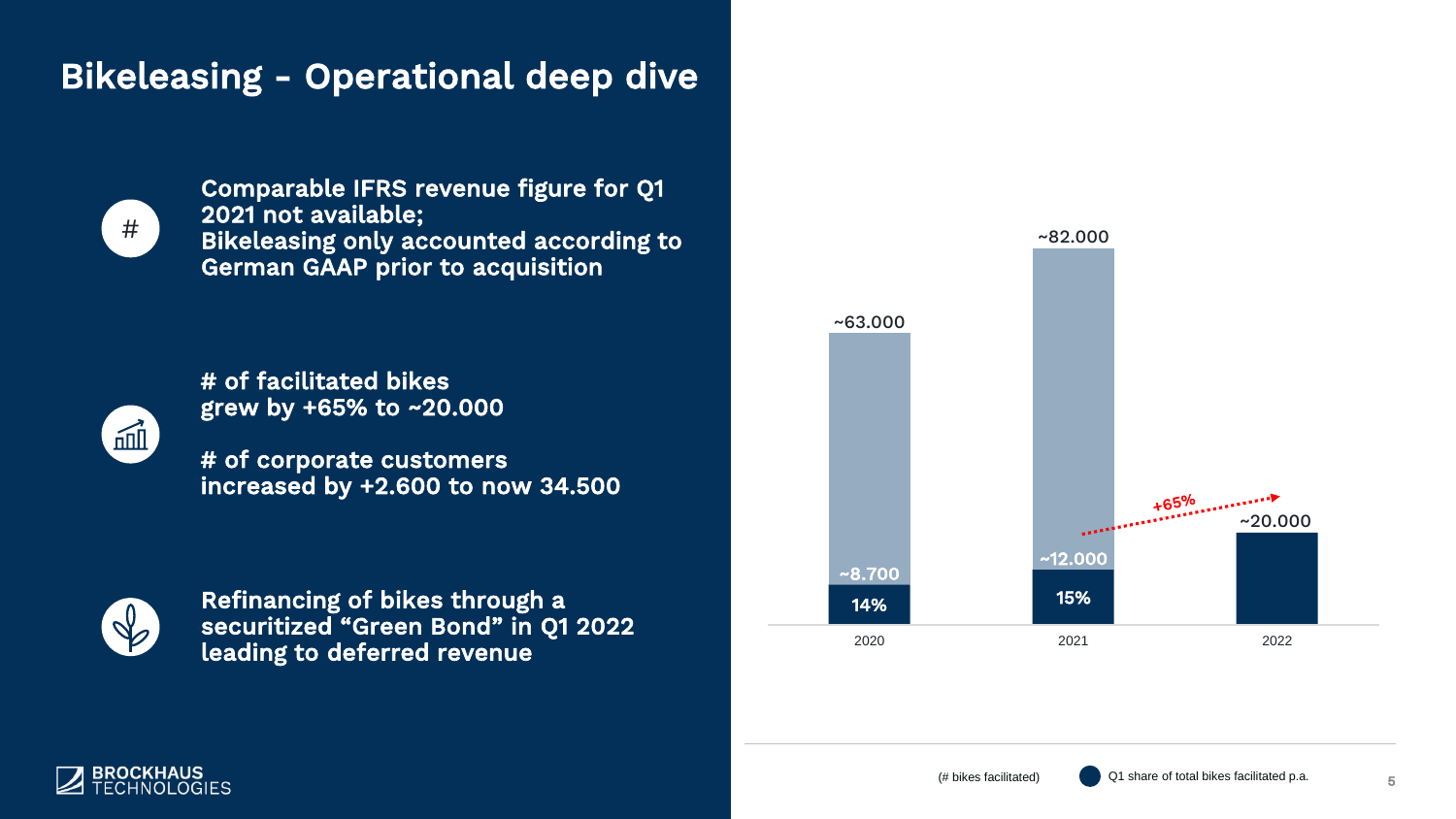## Palas - Q1 background



Second strongest Q1 in Palas' corporate history



Comparison distorted by extraordinarily strong Q1 2021 driven by elevated demand for mask test rigs



Despite significantly growing order intake in China, revenue recognition delayed due to ongoing lock-down





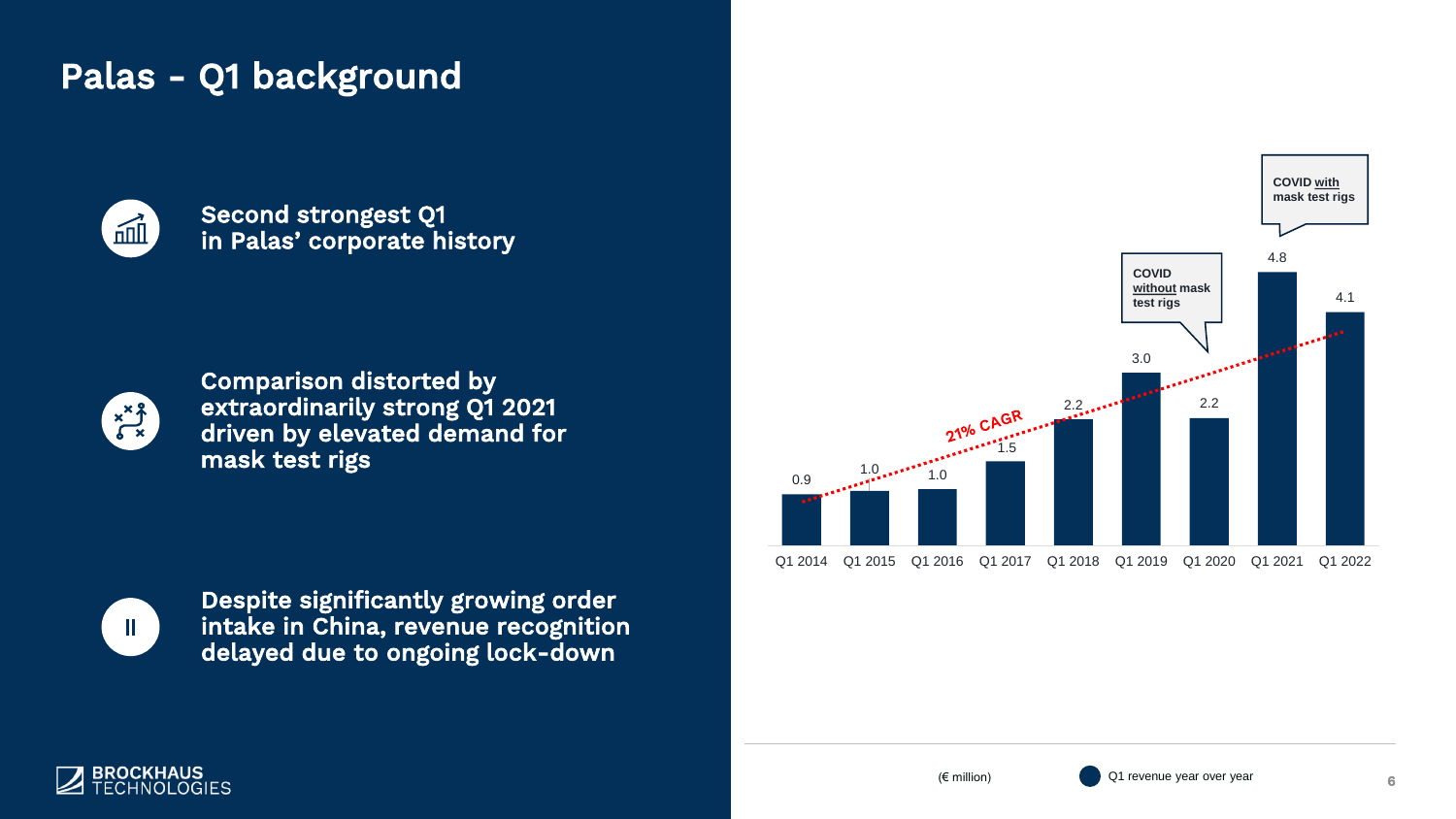## **Revenue by region**

 $\boldsymbol{Z}$ 

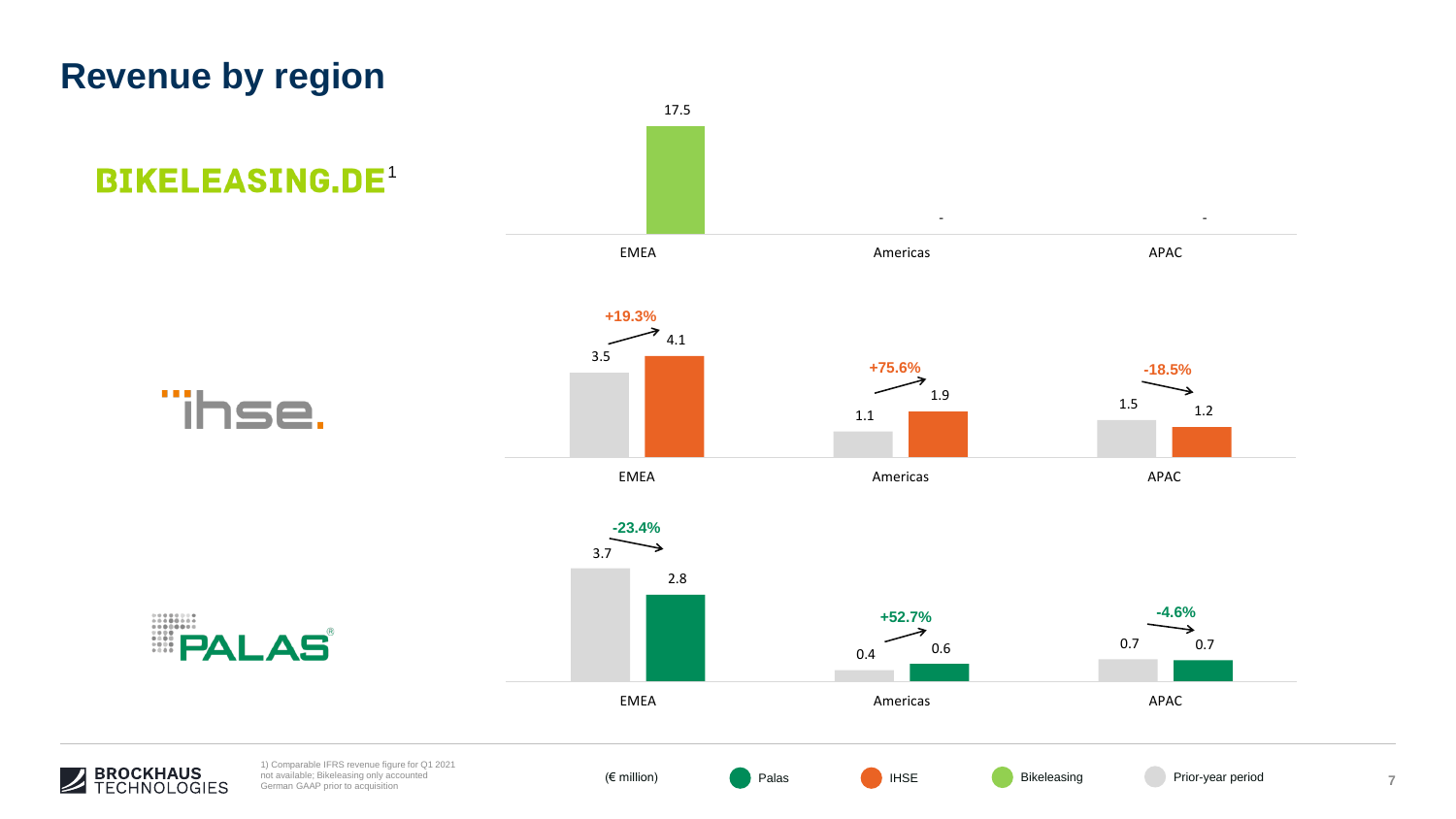#### KPIs by segment

| <b>Reportable Segments</b> |                                         |         |                                        |         |                                      |         |                                                      |          |                   |         |
|----------------------------|-----------------------------------------|---------|----------------------------------------|---------|--------------------------------------|---------|------------------------------------------------------|----------|-------------------|---------|
| [€ thousand]               | <b>Financial</b><br><b>Technologies</b> |         | <b>Security</b><br><b>Technologies</b> |         | Environmental<br><b>Technologies</b> |         | <b>Central Functions and</b><br><b>Consolidation</b> |          | <b>BKHT Group</b> |         |
|                            | Q1 2022                                 | Q1 2021 | Q1 2022                                | Q1 2021 | Q1 2022                              | Q1 2021 | Q1 2022                                              | Q1 2021  | Q1 2022           | Q1 2021 |
| Revenue before PPA         | 17,457                                  |         | 7,245                                  | 6,053   | 4,082                                | 4,778   |                                                      |          | 28,785            | 10,831  |
| Revenue Growth             |                                         |         | 19.7%                                  |         | $-14.6%$                             |         |                                                      |          | 165.8%            |         |
| Gross Profit before PPA    | 9,165                                   |         | 5,707                                  | 3,917   | 3,186                                | 3,897   | 46                                                   |          | 18,104            | 7,814   |
| Gross Profit Margin        | 52.5%                                   |         | 78.8%                                  | 64.7%   | 78.1%                                | 81.6%   |                                                      |          | 62.9%             | 72.1%   |
| <b>Adjusted EBITDA</b>     | 5,871                                   |         | 2,081                                  | 696     | 939                                  | 1,599   | (1,308)                                              | (1, 493) | 7,582             | 803     |
| Adjusted EBITDA Margin     | 33.6%                                   |         | 28.7%                                  | 11.5%   | 23.0%                                | 33.5%   |                                                      |          | 26.3%             | 7.4%    |

**Total cash and cash equivalents of €26.2 million as per end of March 2022**

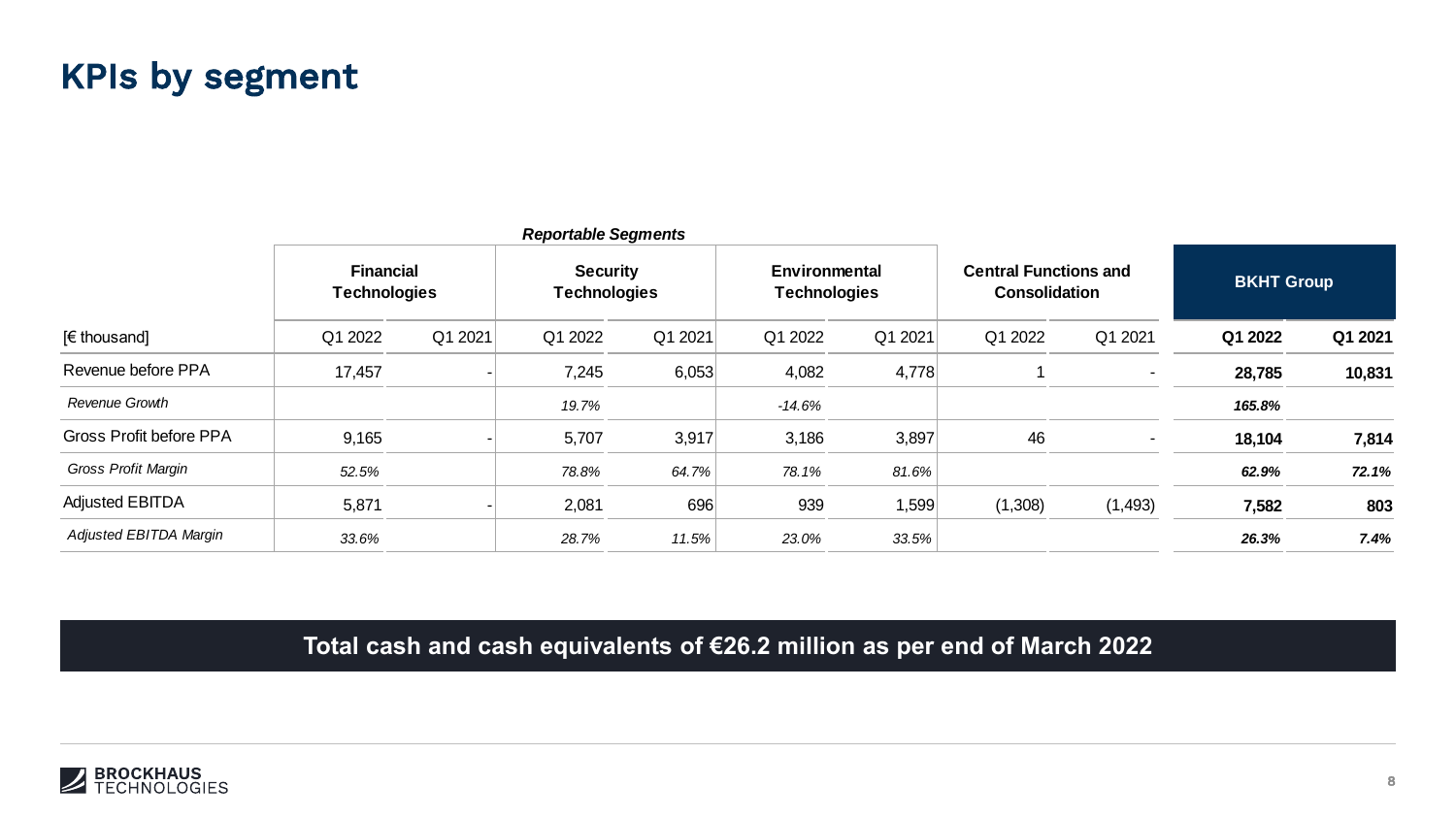#### **M&A activity: Selected deal flow**







**DIGITAL PLATFORM**

#### **ENVIRONMENTAL TECHNOLOGY**

**EBITDA margin:** ~40% **Source:** M&A process

**EBITDA margin:** ~40% **Source:** Proprietary

**COATING TECHNOLOGY**

**EBITDA margin:** ~25% **Source:** M&A process

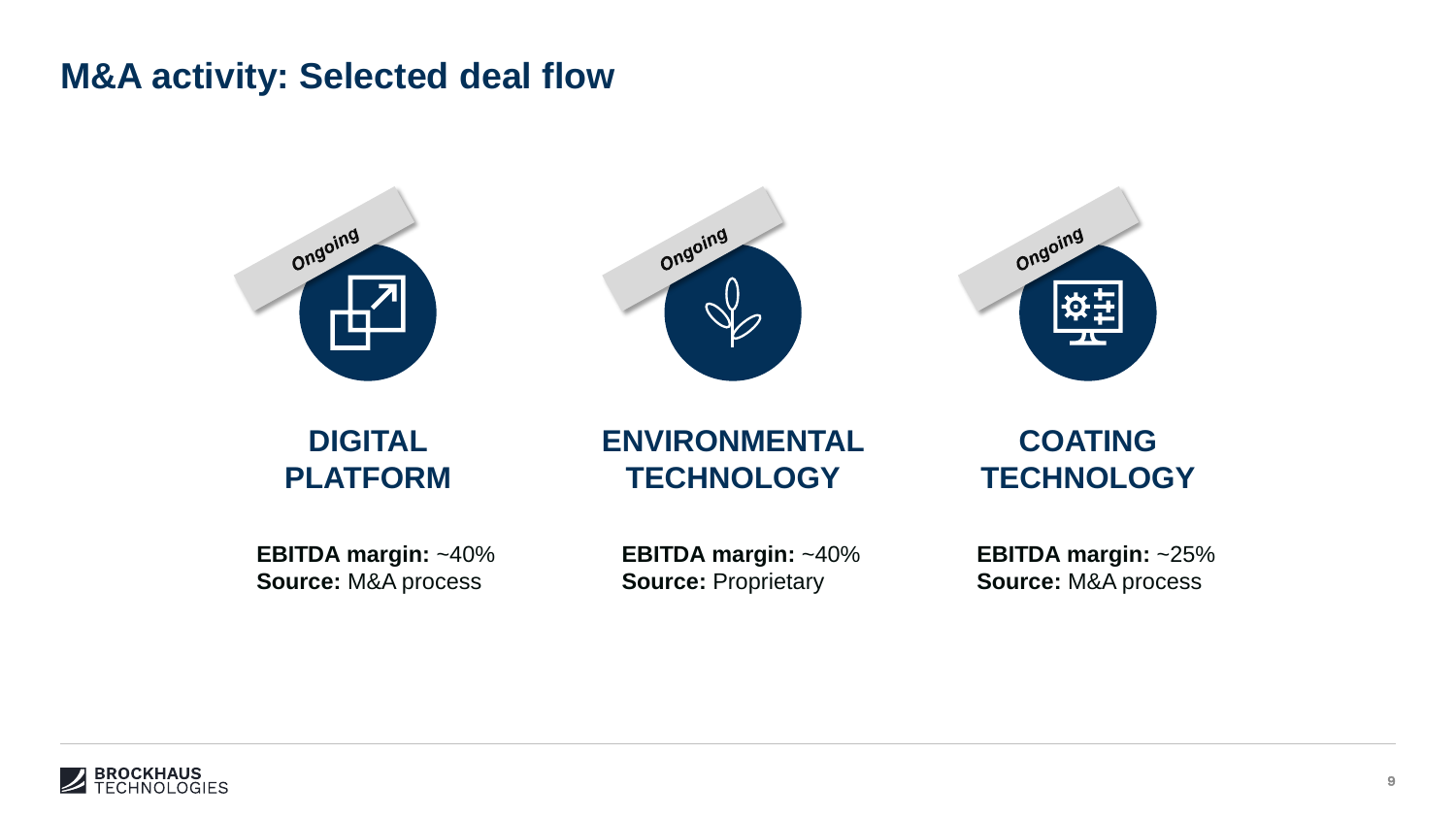## Forecast Revenue FY 2022 confirmed



(2021: €127m | +11-19%)

Adj. EBITDA margin



(2021: 38%)

Please refer to the section Expected Developments of the Group Management Report, disclosed in our Annual Report 2021

> corresponding Adj. EBITDA



(2021: €48m | +2-10%)

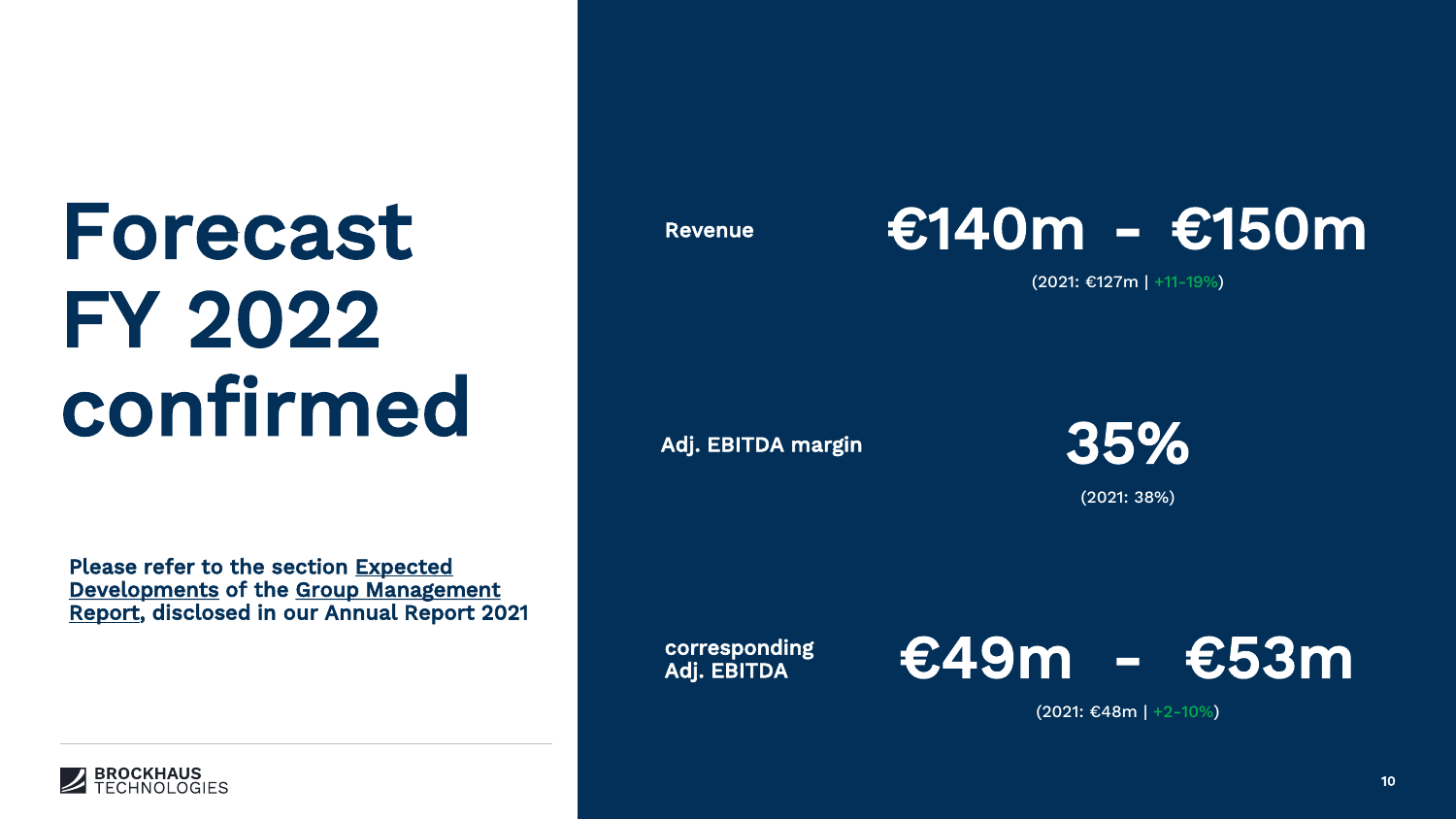

## Happy to answer your questions

Q&A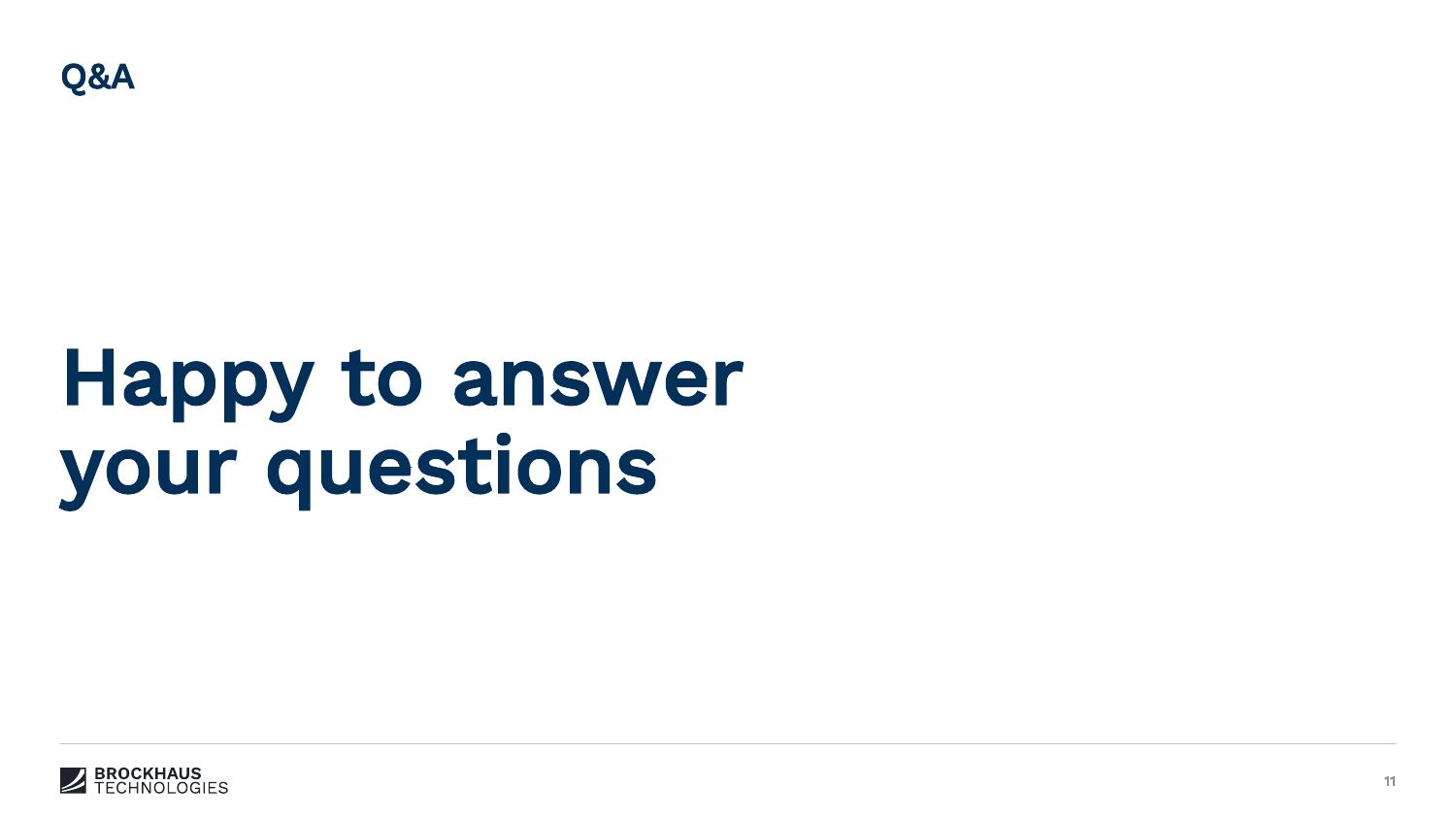But first, a brief refresher on finance leases…

- When leasing out a bike, we buy it from the retailer and give it to a lessor to use – in return, we get a monthly lease rate
- IFRS however, sees the economic essence of such a deal as us giving the bike user a loan and he goes out and buys himself a bike
- As a consequence, there are no bikes on our balance sheet, but lease receivables (financial asset)
- The future cash flows that we receive in the form of lease rates (and the residual value at the end of the lease term) therefore must be seen as part payment of principal and part interest income on the bike user's loan
- To determine the figures, we apply the effective interest method
	- Starting point is the bike's purchase price (initial book value of the lease receivable)
	- Internal rate of return is calculated based on future cash flows vs. the initial cost
	- Incoming rates are accounted for like loan annuities
- Over the lease term, we receive principal repayments in the amount of the bike's purchase price – the rest is interest income





Illustrative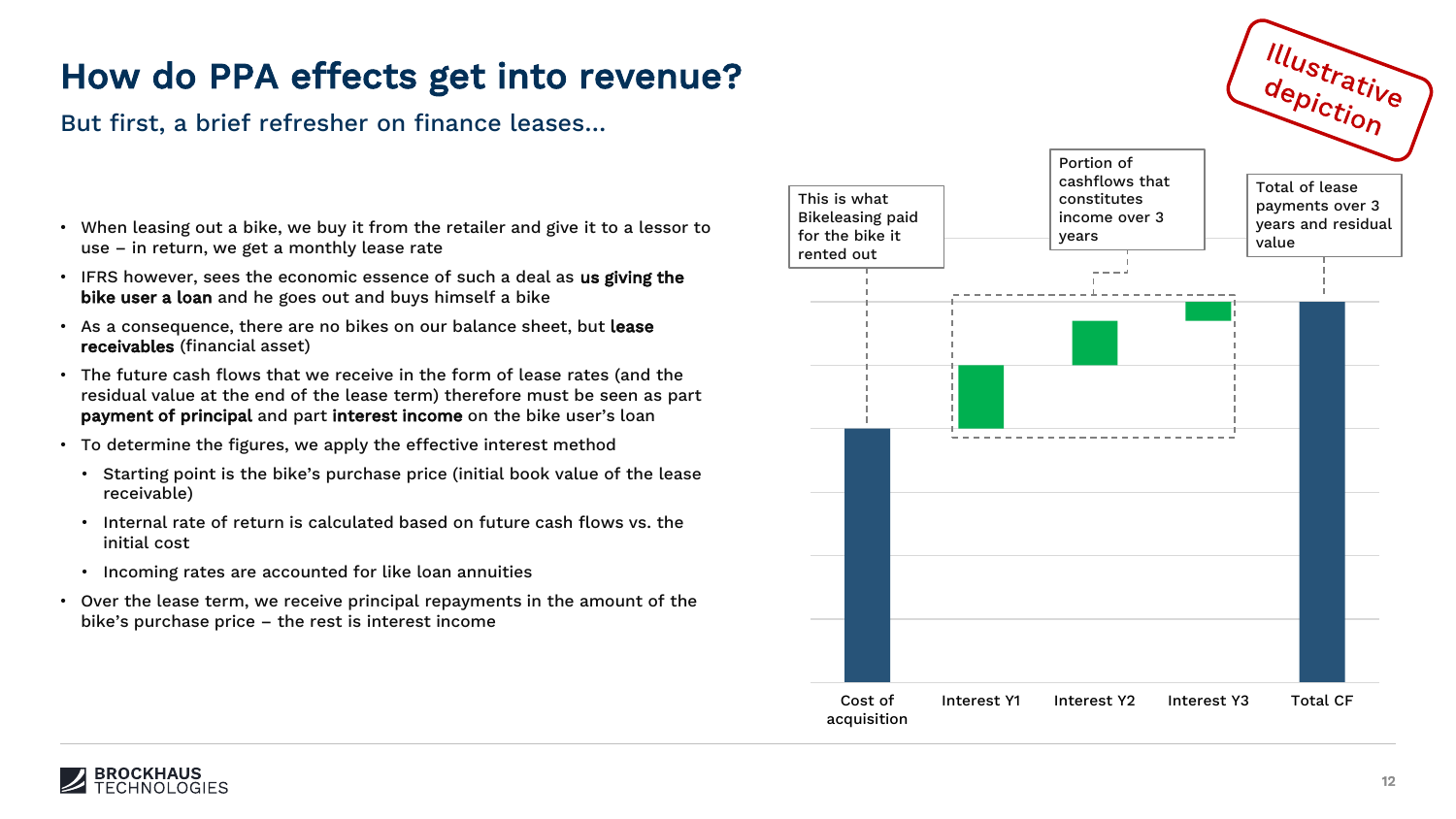When IFRS 3 (business combinations) comes into play…

- When acquiring a company in an M&A transaction, IFRS 3 requires the buyer to revalue all assets and liabilities of the target at the point of time when control is obtained
- This so-called purchase price allocation (PPA) mostly results in a value stepup (market value is greater than book value in the target's balance sheet)
- Usually, this relates to intangible assets (customer base, trademarks etc.) and therefore, PPA mostly leads to increased amortization expenses in the consolidated accounts
- When we acquired Bikeleasing, substantial leasing receivables had to be revalued. The IRRs of Bikeleasing's contracts in general is clearly higher than any market rates that come into play when revaluing future cash flows
- Therefore, discounting future cash flows at a lower rate, leads to a higher revalued leasing receivables in our consolidated accounts, compared to their acquisition cost
- The amount of future cashflows however, remains untouched by this
- When applying the effective interest method now, those future cashflows must be allocated more to principal repayments and less to interest income
- As a result, earnings are reduced (P&L effect)
- This accounting effect in our consolidated is not cash-effective. Just like PPA amortization, the value step-up decreases earnings only due to M&A accounting
- Since this has nothing to do with Bikeleasing's value creation, we adjust for that effect cost of



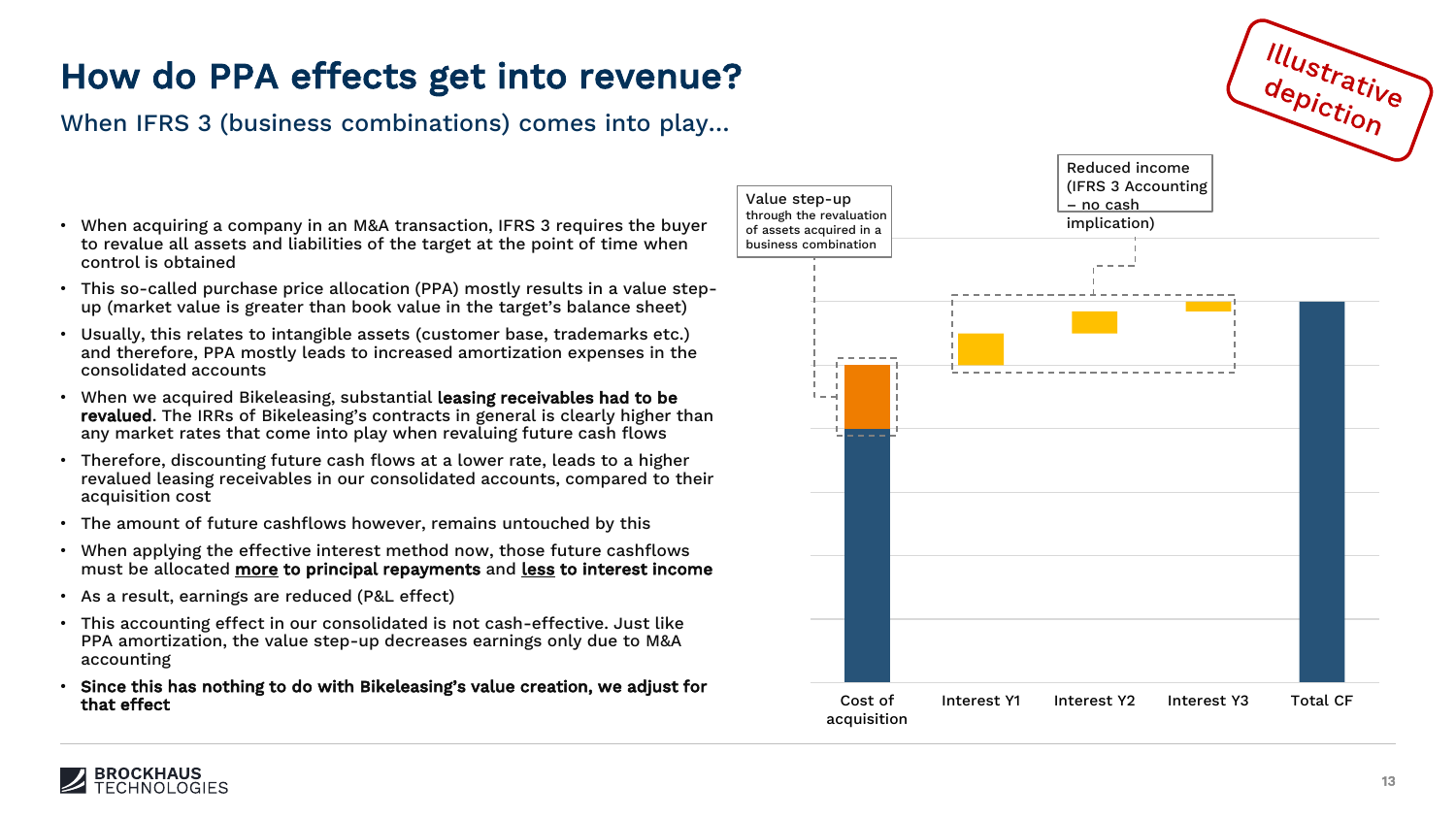When leasing receivables are forfaited (sold-off)…

- In order to optimize financing and to keep the balance sheet as lean as possible, Bikeleasing seeks to sell-off most leasing receivables
- Buyers can be banks, insurance companies, institutional investors etc.
- When a leasing receivable is sold in a way that essentially all risks and rewards are transferred to an external party, the receivable is derecognized from the balance sheet
- The delta between the sales price and the cost of acquisition is profit, which we show in our P&L as revenue
- The sale occurs at an amount lower than the total of future cash flows from the receivable. This discount is the profit margin of the investor who buys the leasing receivable



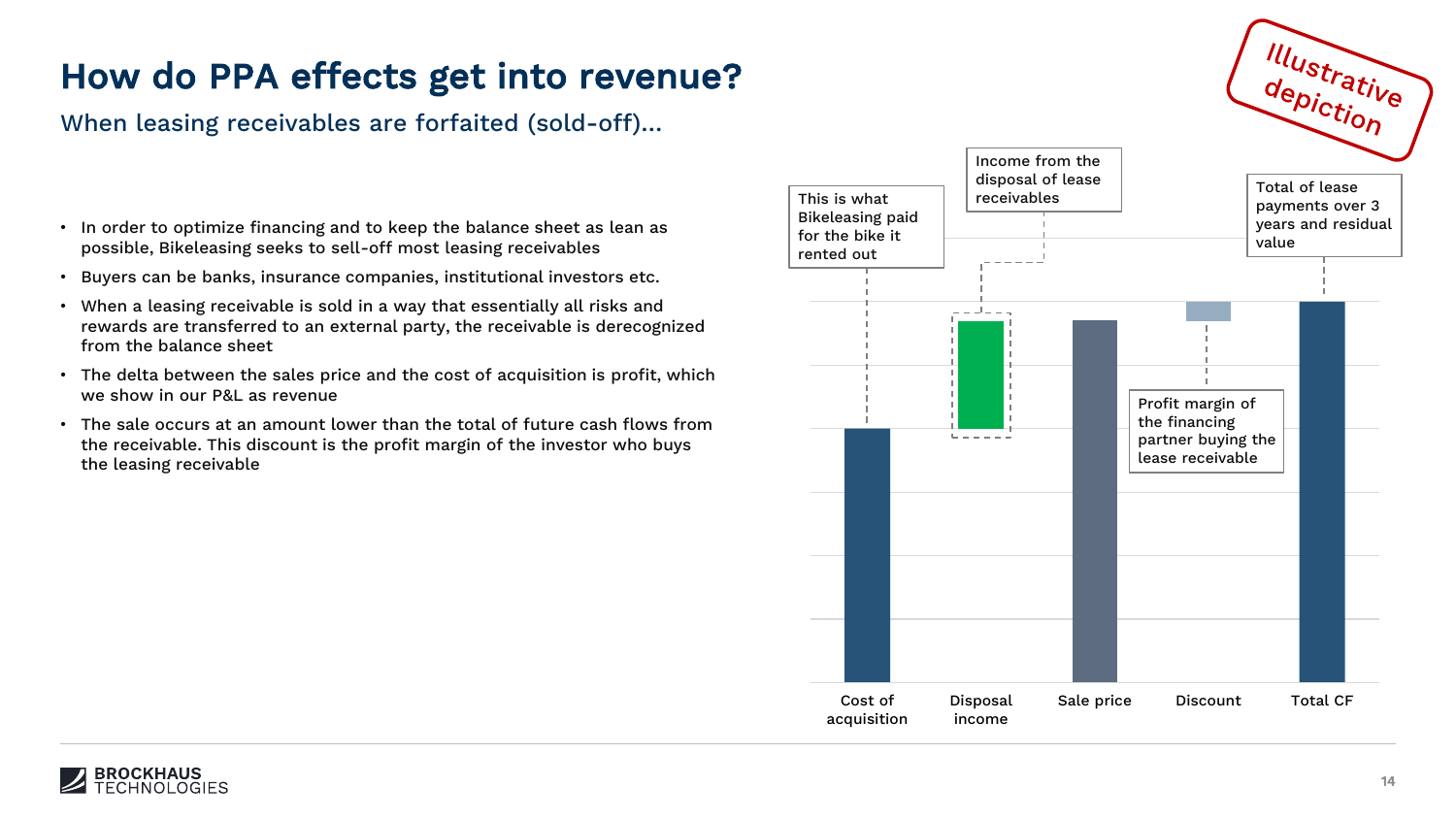When leasing receivables are forfaited (sold-off)…

- In this situation too, the remeasurement of the lease receivable has an earnings-decreasing impact in the consolidated accounts
- Since this effect is not cash-effective either, we adjust for it in order to present Bikeleasing's value creation without distorting effects from M&A accounting